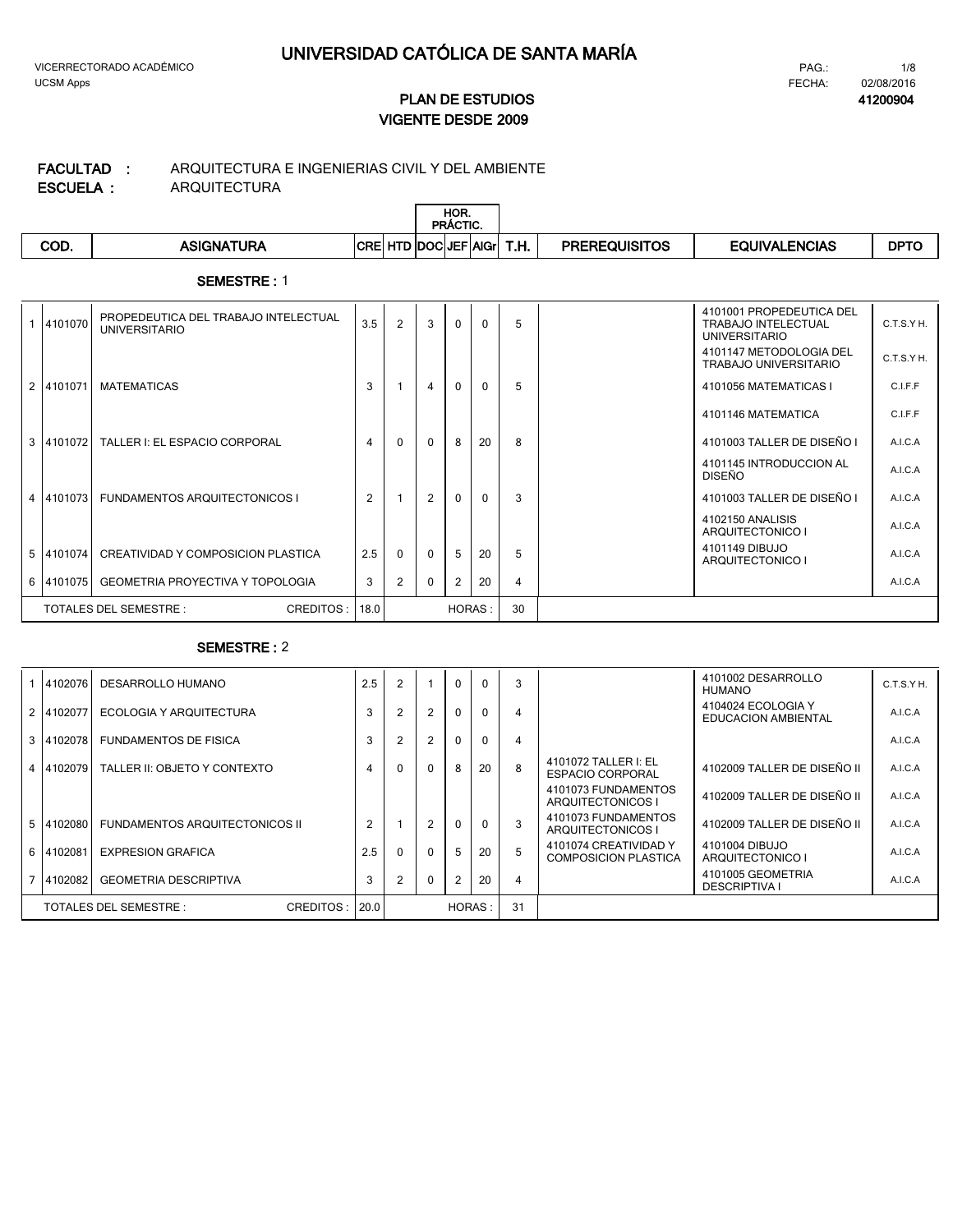**41200904**

# **VIGENTE DESDE 2009 PLAN DE ESTUDIOS**

#### ARQUITECTURA ARQUITECTURA E INGENIERIAS CIVIL Y DEL AMBIENTE **ESCUELA : FACULTAD :**

|      |                   |            |                    | HOR.<br><b>PRÁCTIC.</b> |      |                      |                      |             |
|------|-------------------|------------|--------------------|-------------------------|------|----------------------|----------------------|-------------|
| COD. | <b>ASIGNATURA</b> | <b>CRE</b> | HTD DOCLJEF AIGrl! |                         | T.H. | <b>PREREQUISITOS</b> | <b>EQUIVALENCIAS</b> | <b>DPTC</b> |

### **SEMESTRE :** 3

| 4103083   | TOPOGRAFIA Y SUELOS                       | 3    |   | $\mathbf{0}$   | 2            | 20       | 4              |                                           | 4104022 TOPOGRAFIA -<br><b>MECANICA DE SUELOS</b> | A.I.C.A |
|-----------|-------------------------------------------|------|---|----------------|--------------|----------|----------------|-------------------------------------------|---------------------------------------------------|---------|
| 2 4103084 | ESTATICA Y RESISTENCIA DE MATERIALES      | 3.5  | 3 |                | $\mathbf{0}$ | 0        | $\overline{4}$ | 4102078 FUNDAMENTOS<br>DE FISICA          |                                                   | A.I.C.A |
| 3 4103085 | TALLER III: HABITABILIDAD Y EMPLAZAMIENTO | 4    |   | $\Omega$       | 8            | 15       | 8              | 4102079 TALLER II: OBJETO<br>Y CONTEXTO   | 4103015 TALLER DE DISEÑO III                      | A.I.C.A |
|           |                                           |      |   |                |              |          |                | 4102080 FUNDAMENTOS<br>ARQUITECTONICOS II | 4103015 TALLER DE DISEÑO III                      | A.I.C.A |
| 4 4103086 | FUNDAMENTOS ARQUITECTONICOS III           | 2    |   | 2              | $\Omega$     | $\Omega$ | 3              | 4102080 FUNDAMENTOS<br>ARQUITECTONICOS II | 4103015 TALLER DE DISEÑO III                      | A.I.C.A |
| 5 4103087 | HISTORIA DEL HABITAT I                    | 3    |   | $\overline{2}$ | $\Omega$     | $\Omega$ | 4              |                                           | 4103014 ARQUITECTURA<br>CLASICA                   | A.I.C.A |
| 6 4103088 | DIBUJO TECNICO ARQUITECTONICO             | 2.5  |   | $\Omega$       | 5            | 20       | 5              | 4102081 EXPRESION<br><b>GRAFICA</b>       | 4102010 DIBUJO<br>ARQUITECTONICO II               | A.I.C.A |
| 7 4103139 | <b>ESTADISTICA</b>                        | 2    |   | 2              | $\mathbf{0}$ | $\Omega$ | 3              |                                           | 4105030 ESTADISTICA                               | C.I.F.F |
|           | CREDITOS:<br>TOTALES DEL SEMESTRE :       | 20.0 |   |                | HORAS:       |          | 31             |                                           |                                                   |         |

### **SEMESTRE :** 4

|   | 4104089   | MATERIALES DE CONSTRUCCION                       | 3              | $\overline{2}$ | $\overline{2}$ | $\mathbf{0}$ | $\mathbf{0}$ | 4  |                                                                       | 4103017 TECNOLOGIA DE LOS<br><b>MATERIALES</b> | A.I.C.A |
|---|-----------|--------------------------------------------------|----------------|----------------|----------------|--------------|--------------|----|-----------------------------------------------------------------------|------------------------------------------------|---------|
|   | 4104090   | ESTRUCTURAS CON ALBAÑILERIA Y<br><b>CONCRETO</b> | 3.5            |                | 5              | $\mathbf{0}$ | $\Omega$     | 6  | 4103084 ESTATICA Y<br>RESISTENCIA DE<br>MATERIALES                    | 4103018 ESTRUCTURAS I                          | A.I.C.A |
| 3 | 4104091   | TALLER IV: ESPACIO, FUNCION Y FORMA              | 4              | $\mathbf{0}$   | $\mathbf{0}$   | 8            | 15           | 8  | 4103085 TALLER III:<br><b>HABITABILIDAD Y</b><br><b>EMPLAZAMIENTO</b> | 4104020 TALLER DE DISEÑO IV                    | A.I.C.A |
|   |           |                                                  |                |                |                |              |              |    | 4103086 FUNDAMENTOS<br>ARQUITECTONICOS III                            | 4104020 TALLER DE DISEÑO IV                    | A.I.C.A |
|   | 4104092   | FUNDAMENTOS ARQUITECTONICOS IV                   | $\overline{2}$ |                | $\overline{2}$ | $\Omega$     | $\Omega$     | 3  | 4103086 FUNDAMENTOS<br>ARQUITECTONICOS III                            | 4104020 TALLER DE DISEÑO IV                    | A.I.C.A |
|   | 5 4104093 | HISTORIA DEL HABITAT II                          | 3              |                | 2              | $\Omega$     | $\Omega$     | 4  | 4103087 HISTORIA DEL<br><b>HABITAT I</b>                              | 4104019 ARQUITECTURA<br><b>MODERNA</b>         | A.I.C.A |
| 6 | 4104094   | PRESENTACIONES CAD 2D                            | 2.5            | 0              | $\mathbf{0}$   | 5            | 20           | 5  | 4103088 DIBUJO TECNICO<br>ARQUITECTONICO                              | 4103016 PRESENTACION<br>ARQUITECTONICA I       | A.I.C.A |
|   |           | TOTALES DEL SEMESTRE :<br>CREDITOS:              | 18.0           |                |                | HORAS:       |              | 30 |                                                                       |                                                |         |

| 4105095   | <b>PROCESOS CONSTRUCTIVOS I</b>                            | 3              |          | $\Omega$       | $\overline{2}$ | 15           | $\overline{4}$ | 4104089 MATERIALES DE<br>CONSTRUCCION                            | 4105027 PROCEDIMIENTOS<br>CONSTRUCTIVOS I | A.I.C.A |
|-----------|------------------------------------------------------------|----------------|----------|----------------|----------------|--------------|----------------|------------------------------------------------------------------|-------------------------------------------|---------|
| 2 4105096 | ESTRUCTURAS DE ACERO, MADERA Y NO<br><b>CONVENCIONALES</b> | 4              | 2        | 4              | $\Omega$       | $\Omega$     | 6              | 4103084 ESTATICA Y<br><b>RESISTENCIA DE</b><br><b>MATERIALES</b> | 4104023 ESTRUCTURAS II                    | A.I.C.A |
| 3 4105097 | TALLER V: ARQUITECTURA Y ECOTECNIAS                        | 4.5            | $\Omega$ | $\mathbf{0}$   | 9              | 15           | 9              | 4104091 TALLER IV:<br><b>ESPACIO, FUNCION Y</b><br><b>FORMA</b>  | 4105026 TALLER DE DISEÑO V                | A.I.C.A |
|           |                                                            |                |          |                |                |              |                | 4104092 FUNDAMENTOS<br>ARQUITECTONICOS IV                        | 4105026 TALLER DE DISEÑO V                | A.I.C.A |
| 4 4105098 | <b>FUNDAMENTOS ARQUITECTONICOS V</b>                       | $\overline{2}$ |          | $\overline{2}$ |                | $\mathbf{0}$ | 3              | 4104092 FUNDAMENTOS<br>ARQUITECTONICOS IV                        | 4105026 TALLER DE DISEÑO V                | A.I.C.A |
| 5 4105099 | HISTORIA DEL HABITAT III                                   | 3              |          | 2              | 0              | $\mathbf{0}$ | $\overline{4}$ | 4104093 HISTORIA DEL<br>HABITAT II                               | 4104019 ARQUITECTURA<br><b>MODERNA</b>    | A.I.C.A |
| 6 4105100 | PRESENTACIONES CAD 3D                                      | 2.5            |          | $\Omega$       | 5              | 20           | 5              | 4104094 PRESENTACIONES<br>CAD 2D                                 | 4104021 PRESENTACION<br>ARQUITECTONICA II | A.I.C.A |
|           | TOTALES DEL SEMESTRE :<br>CREDITOS:                        | 19.0           |          |                | HORAS:         |              | 31             |                                                                  |                                           |         |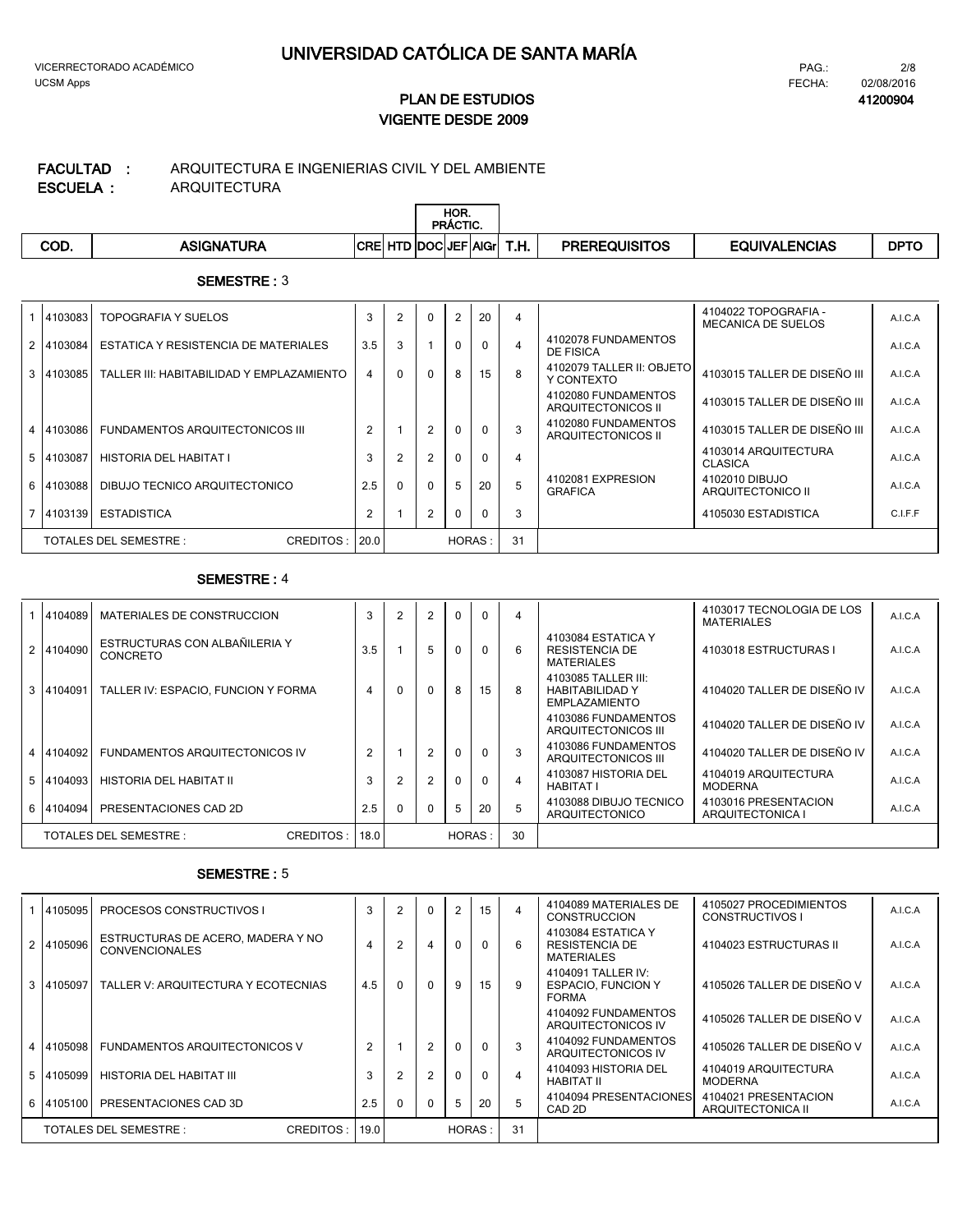#### ARQUITECTURA E INGENIERIAS CIVIL Y DEL AMBIENTE **FACULTAD :**

**ESCUELA :**

ARQUITECTURA

|      |                   |                          |   |                     | HOR.<br><b>PRACTIC.</b> |             |                      |                      |             |
|------|-------------------|--------------------------|---|---------------------|-------------------------|-------------|----------------------|----------------------|-------------|
| COD. | <b>ASIGNATURA</b> | <b>CDI</b><br><b>UND</b> | œ | TD  DOC  JEF   AIGr |                         | T U<br>ı.п. | <b>PREREQUISITOS</b> | <b>EQUIVALENCIAS</b> | <b>DPTC</b> |

### **SEMESTRE :** 6

| 4106101   | <b>PROCESOS CONSTRUCTIVOS II</b>                        | 3    | 2        | $\Omega$ |          | 15       | $\overline{4}$ | 4105095 PROCESOS<br>CONSTRUCTIVOS I                      | 4106035 PROCEDIMIENTOS<br>CONSTRUCTIVOS II             | A.I.C.A     |
|-----------|---------------------------------------------------------|------|----------|----------|----------|----------|----------------|----------------------------------------------------------|--------------------------------------------------------|-------------|
| 2 4106102 | ENERGIAS RENOVABLES EN ARQUITECTURA                     | 3    |          | 2        | $\Omega$ | $\Omega$ | $\overline{4}$ |                                                          |                                                        | A.I.C.A     |
| 3 4106103 | TALLER VI: ARQUITECTURA Y PERTENENCIA                   | 4.5  | $\Omega$ | $\Omega$ | 9        | 15       | 9              | 4105097 TALLER V:<br>ARQUITECTURA Y<br><b>ECOTECNIAS</b> | 4106034 TALLER DE DISEÑO VI                            | A.I.C.A     |
|           |                                                         |      |          |          |          |          |                | 4105098 FUNDAMENTOS<br>ARQUITECTONICOS V                 | 4106034 TALLER DE DISEÑO VI                            | A.I.C.A     |
| 4 4106104 | <b>TEORIA DEL URBANISMO I</b>                           | 3    |          | 2        | $\Omega$ | $\Omega$ | $\overline{4}$ | 4105098 FUNDAMENTOS<br>ARQUITECTONICOS V                 | 4106033 PLANEAMIENTO<br>URBANO I                       | A.I.C.A     |
| 5 4106105 | HISTORIA DE LA ARQUITECTURA Y URBANISMO<br>EN EL PERU I | 3    | 2        | 2        | $\Omega$ | $\Omega$ | $\overline{4}$ | 4105099 HISTORIA DEL<br>HABITAT III                      | 4106032 ARQUITECTURA<br>PERUANA Y<br>LATINOAMERICANA I | A.I.C.A     |
| 6 4106106 | PRINCIPIOS DE ECONOMIA Y REALIDAD<br><b>NACIONAL</b>    | 3.5  | 3        |          | $\Omega$ | $\Omega$ | $\overline{4}$ |                                                          | 4107037 REALIDAD NACIONAL                              | ECO. Y ADM. |
|           | CREDITOS:<br>TOTALES DEL SEMESTRE :                     | 20.0 |          |          | HORAS:   |          | 29             |                                                          |                                                        |             |

| 4107107   | TEORIA DE LA INVESTIGACION                               | 2.5 | $\overline{2}$ |          | $\Omega$       | $\Omega$ | 3  |                                                                    | 4106031 METODOLOGIA DE LA<br><b>INVESTIGACION</b>       | C.T.S.YH. |
|-----------|----------------------------------------------------------|-----|----------------|----------|----------------|----------|----|--------------------------------------------------------------------|---------------------------------------------------------|-----------|
| 2 4107108 | PROCESOS CONSTRUCTIVOS III                               | 3   | $\overline{2}$ | $\Omega$ | $\overline{2}$ | 15       |    | 4106101 PROCESOS<br><b>CONSTRUCTIVOS II</b>                        |                                                         | A.I.C.A   |
| 3 4107109 | ACONDICIONAMIENTO AMBIENTAL I                            | 3   | $\overline{2}$ | 2        | $\Omega$       | $\Omega$ | 4  | 4106102 ENERGIAS<br><b>RENOVABLES EN</b><br><b>ARQUITECTURA</b>    | 4105029 ACONDICIONAMIENTO<br>AMBIENTAL                  | A.I.C.A   |
| 4107110   | TALLER VII: ARQUITECTURA, ESPACIO PUBLICO<br>Y CIUDAD    | 4.5 | $\Omega$       | $\Omega$ | 9              | 15       | 9  | 4106103 TALLER VI:<br>ARQUITECTURA Y<br>PERTENENCIA                | 4107040 TALLER DE DISEÑO VII I                          | A.I.C.A   |
|           |                                                          |     |                |          |                |          |    | 4106104 TEORIA DEL<br>URBANISMO I                                  | 4107040 TALLER DE DISEÑO VII I                          | A.I.C.A   |
| 5 4107111 | TEORIA DEL URBANISMO II                                  | 3   | 2              | 2        | $\mathbf{0}$   | $\Omega$ | 4  | 4106104 TEORIA DEL<br>URBANISMO I                                  | 4107039 PLANEAMIENTO<br><b>URBANO II</b>                | A.I.C.A   |
| 6 4107112 | HISTORIA DE LA ARQUITECTURA Y URBANISMO<br>EN EL PERU II |     | 2              | 4        | $\mathbf{0}$   | $\Omega$ | 6  | 4106105 HISTORIA DE LA<br>ARQUITECTURA Y<br>URBANISMO EN EL PERU I | 4107038 ARQUITECTURA<br>PERUANA Y<br>LATINOAMERICANA II | A.I.C.A   |
|           | TOTALES DEL SEMESTRE :<br>CREDITOS:                      |     |                |          | HORAS:         |          | 30 |                                                                    |                                                         |           |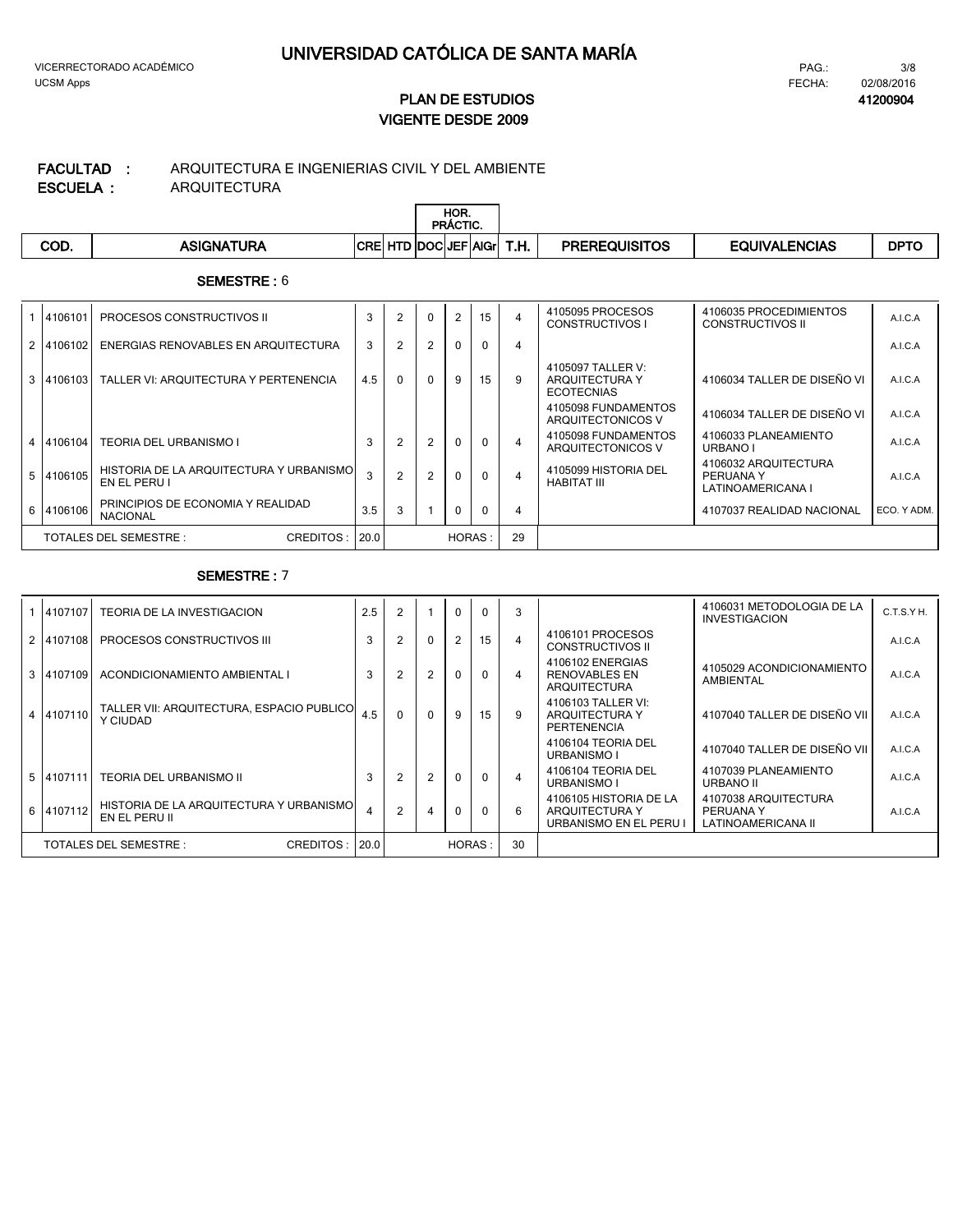#### ARQUITECTURA ARQUITECTURA E INGENIERIAS CIVIL Y DEL AMBIENTE **ESCUELA : FACULTAD :**

|      |                   |                            |  | HOR.<br><b>PRACTIC.</b> |      |                      |                      |             |
|------|-------------------|----------------------------|--|-------------------------|------|----------------------|----------------------|-------------|
| COD. | <b>ASIGNATURA</b> | <b>CRE HTD DOCUEF AGIL</b> |  |                         | T.H. | <b>PREREQUISITOS</b> | <b>EQUIVALENCIAS</b> | <b>DPTC</b> |

### **SEMESTRE :** 8

|   | 4108113   | PRESUPUESTOS Y PROGRAMACION DE OBRAS | 3  | 2 | $\Omega$     | $\overline{2}$ | 20       | $\overline{4}$ | 4107108 PROCESOS<br>CONSTRUCTIVOS III                            | 4110054 PROGRAMACION DE<br><b>OBRA</b> | A.I.C.A |
|---|-----------|--------------------------------------|----|---|--------------|----------------|----------|----------------|------------------------------------------------------------------|----------------------------------------|---------|
|   | 2 4108114 | INSTALACIONES DE FLUIDOS             | 3  |   | $\mathbf{0}$ |                | 20       | $\overline{4}$ | 4106101 PROCESOS<br>CONSTRUCTIVOS II                             | 4107041 INSTALACIONES I                | A.I.C.A |
| 3 | 4108115   | ACONDICIONAMIENTO AMBIENTAL II       | 3  |   | 2            | $\mathbf{0}$   | $\Omega$ | 4              | 4107109<br><b>ACONDICIONAMIENTO</b><br>AMBIENTAL I               |                                        | A.I.C.A |
|   | 4 4108116 | TALLER VIII: ARQUITECTURA Y PAISAJE  | 6  |   | $\Omega$     | 12             | 15       | 12             | 4107110 TALLER VII:<br>ARQUITECTURA, ESPACIO<br>PUBLICO Y CIUDAD | 4108045 TALLER DE DISEÑO VIII          | A.I.C.A |
|   |           |                                      |    |   |              |                |          |                | 4107111 TEORIA DEL<br><b>URBANISMO II</b>                        | 4108045 TALLER DE DISEÑO VIII          | A.I.C.A |
| 5 | 4108117   | TEORIA DEL URBANISMO III             | 3  |   | 2            | $\Omega$       |          | $\overline{4}$ | 4107111 TEORIA DEL<br><b>URBANISMO II</b>                        | 4108044 PLANEAMIENTO<br>URBANO III     | A.I.C.A |
| 6 | 4108118   | <b>FINANZAS EN CONSTRUCCION</b>      | 3  |   | 2            | $\Omega$       | $\Omega$ | 4              | 4106106 PRINCIPIOS DE<br>ECONOMIA Y REALIDAD<br><b>NACIONAL</b>  |                                        | A.I.C.A |
|   |           | CREDITOS:<br>TOTALES DEL SEMESTRE :  | 21 |   |              | HORAS:         |          | 32             |                                                                  |                                        |         |

| 6 4109124 | <b>INMOBILIARIAS</b><br><b>TOTALES DEL SEMESTRE:</b><br><b>CREDITOS:</b> | 3<br>20        |                | 2        | 0<br>HORAS:    |                  | 4<br>31        | <b>CONSTRUCCION</b>                                        |                                                    | A.I.C.A    |
|-----------|--------------------------------------------------------------------------|----------------|----------------|----------|----------------|------------------|----------------|------------------------------------------------------------|----------------------------------------------------|------------|
| 5 4109123 | TEORIA DEL URBANISMO IV<br><b>EMPRESAS CONSTRUCTORAS E</b>               | 3              | $\overline{2}$ | 2        | $\Omega$       | $\Omega$         | $\overline{4}$ | 4108117 TEORIA DEL<br>URBANISMO III<br>4108118 FINANZAS EN | 4109049 PLANEAMIENTO<br><b>URBANO IV</b>           | A.I.C.A    |
|           |                                                                          |                |                |          |                |                  |                | 4108117 TEORIA DEL<br><b>URBANISMO III</b>                 | 4109050 TALLER DE DISEÑO IX                        | A.I.C.A    |
| 4 4109122 | TALLER IX: ARQUITECTURA, CIUDAD Y<br><b>TERRITORIO</b>                   | 6              |                | $\Omega$ | 12             | 15 <sup>15</sup> | 12             | 4108116 TALLER VIII:<br>ARQUITECTURA Y PAISAJE             | 4109050 TALLER DE DISEÑO IX                        | A.I.C.A    |
| 3 4109121 | INSTALACIONES ELECTRICAS                                                 | 3              |                | $\Omega$ | $\overline{2}$ | 15               | $\overline{4}$ | 4106101 PROCESOS<br><b>CONSTRUCTIVOS II</b>                | 4108046 INSTALACIONES II                           | A.I.C.A    |
| 2 4109120 | NORMATIVIDAD Y DIRECCION DE OBRA                                         | 3              | 2              | 2        | $\mathbf{0}$   |                  | 4              | 4108113 PRESUPUESTOS Y<br>PROGRAMACION DE<br><b>OBRAS</b>  |                                                    | A.I.C.A    |
| 4109119   | <b>MORAL SOCIAL</b>                                                      | $\overline{2}$ |                | 2        | $\mathbf{0}$   | $\Omega$         | 3              |                                                            | 4109048 CIUDADANIA, ETICA Y<br><b>MORAL SOCIAL</b> | C.T.S.Y H. |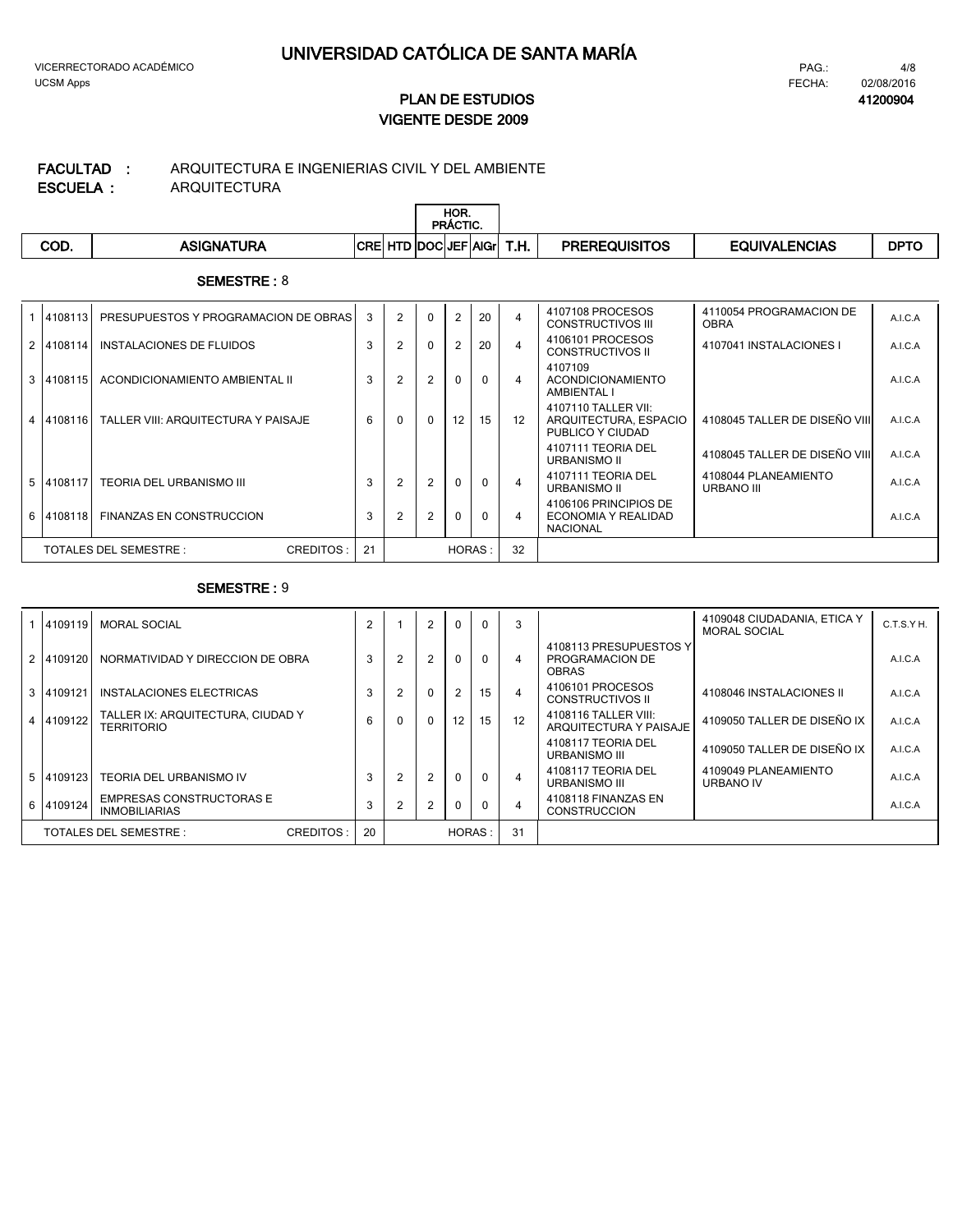#### ARQUITECTURA ARQUITECTURA E INGENIERIAS CIVIL Y DEL AMBIENTE **ESCUELA : FACULTAD :**

| -------- | . <b>. . . .</b> . <b>.</b> |                               |  |                  |      |                      |                      |             |
|----------|-----------------------------|-------------------------------|--|------------------|------|----------------------|----------------------|-------------|
|          |                             |                               |  | HOR.<br>PRACTIC. |      |                      |                      |             |
| COD.     | ASIGNATURA                  | <b>CRE HTD DOCLEF AGILITY</b> |  |                  | T.H. | <b>PREREQUISITOS</b> | <b>EQUIVALENCIAS</b> | <b>DPTO</b> |

| 4110053                | PROYECTOS DE INVERSION               | 3      | 2              | 2        | $\Omega$ | $\Omega$ | $\overline{4}$ | 4109124 EMPRESAS<br><b>CONSTRUCTORAS E</b><br><b>INMOBILIARIAS</b> | 4111053 PROYECTOS DE<br><b>INVERSION</b> | A.I.C.A   |
|------------------------|--------------------------------------|--------|----------------|----------|----------|----------|----------------|--------------------------------------------------------------------|------------------------------------------|-----------|
| 2 4110125              | DOCTRINA SOCIAL DE LA IGLESIA        | 2      |                | 2        | $\Omega$ | $\Omega$ | 3              |                                                                    | 4108043 DOCTRINA SOCIAL DE<br>LA IGLESIA | C.T.S.YH. |
| 3 4110126              | PLAN DE TESIS DE ARQUITECTURA        | 3      | $\overline{2}$ | 2        | $\Omega$ | $\Omega$ | $\overline{4}$ | 4109122 TALLER IX:<br>ARQUITECTURA, CIUDAD Y<br><b>TERRITORIO</b>  |                                          | A.I.C.A   |
| 4 4110127              | TALLER X: PROYECTO DE FIN DE CARRERA | 4.5    | $\Omega$       | $\Omega$ | 9        | 15       | 9              | 4109122 TALLER IX:<br>ARQUITECTURA, CIUDAD Y<br><b>TERRITORIO</b>  | 4110052 TALLER DE DISEÑO X               | A.I.C.A   |
|                        |                                      |        |                |          |          |          |                | 4109122 TALLER IX:<br>ARQUITECTURA, CIUDAD Y<br><b>TERRITORIO</b>  | 4110141 TALLER DE DISEÑO X               | A.I.C.A   |
|                        |                                      |        |                |          |          |          |                | 4109123 TEORIA DEL<br>URBANISMO IV                                 | 4110052 TALLER DE DISEÑO X               | A.I.C.A   |
|                        |                                      |        |                |          |          |          |                | 4109123 TEORIA DEL<br>URBANISMO IV                                 | 4110141 TALLER DE DISEÑO X               | A.I.C.A   |
| 5 4110128              | PRACTICAS PRE-PROFESIONALES          | 4.5    | $\Omega$       | $\Omega$ | 9        | 15       | 9              |                                                                    |                                          | A.I.C.A   |
| TOTALES DEL SEMESTRE : | CREDITOS:<br>17.0                    | HORAS: |                |          |          | 29       |                |                                                                    |                                          |           |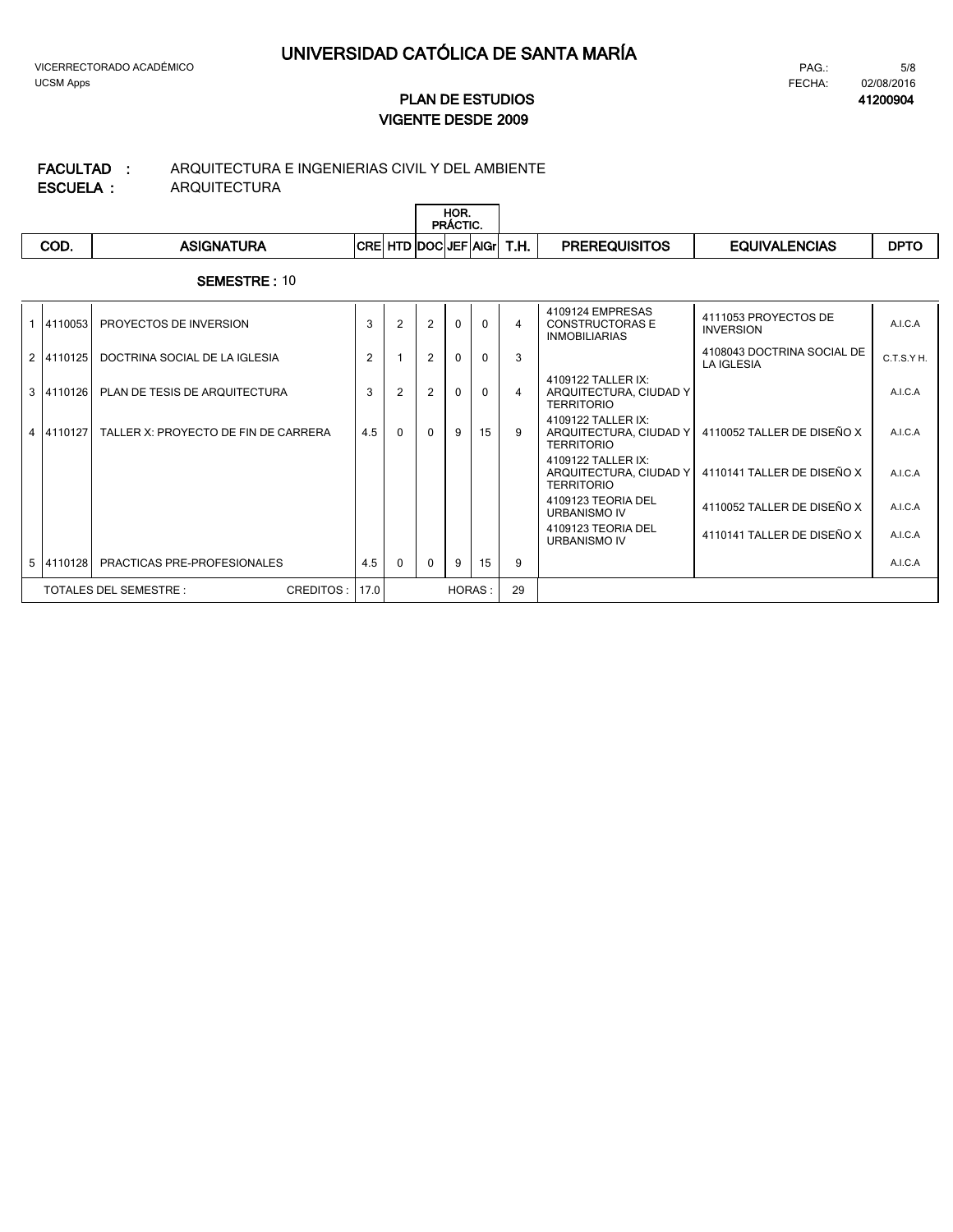# ARQUITECTURA E INGENIERIAS CIVIL Y DEL AMBIENTE **FACULTAD :**

**ESCUELA :**

 $\overline{\mathbb{L}}$ 

ARQUITECTURA

|      |                   |                        | HOR.<br>PRACTIC. |             |      |                      |               |             |
|------|-------------------|------------------------|------------------|-------------|------|----------------------|---------------|-------------|
| COD. | <b>ASIGNATURA</b> | <b>CRE HTD DOCUEF!</b> |                  | <b>AIGr</b> | T.H. | <b>PREREQUISITOS</b> | EQUIVALENCIAS | <b>DPTC</b> |

|                                            | 1 41CC008  | HISTORIA DEL ARTE Y LA CULTURA     | 3              | 3 | 0           | 0             | $\overline{\phantom{a}}$ | 3  |                                                                         | SIN DEP        |
|--------------------------------------------|------------|------------------------------------|----------------|---|-------------|---------------|--------------------------|----|-------------------------------------------------------------------------|----------------|
|                                            | 2 41CC058  | <b>MAQUETERIA</b>                  | 4              | 4 | 0           | $\mathbf 0$   | $\overline{\phantom{a}}$ | 4  |                                                                         | <b>SIN DEP</b> |
|                                            | 3 41CC061  | FOTOGRAFIA EN ARQUITECTURA         | 3              | 3 | 0           | 0             | $\overline{\phantom{a}}$ | 3  |                                                                         | <b>SIN DEP</b> |
|                                            | 4 41CC062  | PSICOLOGIA DEL ESPACIO             | $\overline{4}$ | 4 | 0           | 0             | $\overline{\phantom{a}}$ | 4  |                                                                         | SIN DEP        |
|                                            | 5 41CC066  | SISTEMAS DE INFORMACION GEOGRAFICA | 3              | 3 | 0           | $\mathbf{0}$  | $\overline{\phantom{a}}$ | 3  |                                                                         | SIN DEP        |
|                                            | 6 41CC067  | <b>RESTAURACION I</b>              | 3              | 3 | $\Omega$    | $\Omega$      | $\overline{\phantom{a}}$ | 3  |                                                                         | <b>SIN DEP</b> |
|                                            | 7 41CC068  | <b>RESTAURACION II</b>             | 3              | 3 | 0           | 0             | $\overline{\phantom{a}}$ | 3  |                                                                         | <b>SIN DEP</b> |
|                                            | 8 41CC069  | DETALLES CONSTRUCTIVOS             | 3              | 3 | 0           | 0             | $\overline{\phantom{a}}$ | 3  |                                                                         | <b>SIN DEP</b> |
|                                            | 9 41CC129  | <b>TECNICAS DE PINTURA</b>         | 4              | 4 | 0           | 0             | $\overline{\phantom{a}}$ | 4  | 41CC059 TECNICAS DE<br><b>PINTURA</b>                                   | <b>SIN DEP</b> |
|                                            | 10 41CC130 | ARQUITECTURA DE INTERIORES         | 4              | 4 | 0           | 0             | $\overline{\phantom{a}}$ | 4  |                                                                         | <b>SIN DEP</b> |
|                                            |            | 11 41CC131 AUTOCAD 2D              | 3              | 3 | 0           | $\mathbf 0$   | --                       | 3  |                                                                         | <b>SIN DEP</b> |
|                                            | 12 41CC132 | LA ARQUITECTURA A TRAVES DEL CINE  | 3              | 3 | 0           | 0             | $\overline{\phantom{a}}$ | 3  |                                                                         | <b>SIN DEP</b> |
|                                            | 13 41CC133 | <b>VECTOR WORKS AVANZADO</b>       | 3              | 3 | 0           | 0             | --                       | 3  |                                                                         | <b>SIN DEP</b> |
|                                            | 14 41CC134 | PAISAJISMO                         | 3              | 3 | 0           | 0             | $\overline{\phantom{a}}$ | 3  |                                                                         | SIN DEP        |
|                                            | 15 41CC135 | DISEÑO URBANO Y VIAL               | 3              | 3 | 0           | 0             | $\overline{\phantom{a}}$ | 3  |                                                                         | SIN DEP        |
|                                            | 16 41CC136 | ORDENAMIENTO TERRITORIAL           | 3              | 3 | 0           | $\mathbf{0}$  | $\overline{\phantom{a}}$ | 3  |                                                                         | SIN DEP        |
|                                            | 17 41CC137 | TECNOLOGIA DEL CONCRETO            | 3              | 3 | 0           | $\Omega$      | $\overline{\phantom{a}}$ | 3  |                                                                         | <b>SIN DEP</b> |
|                                            | 18 41CC138 | NORMATIVIDAD EN CONSTRUCCION       | 3              | 3 | 0           | 0             | $\overline{\phantom{a}}$ | 3  | 41CC064 NORMATIVIDAD EN<br><b>ARQUITECTURA Y</b><br><b>CONSTRUCCION</b> | <b>SIN DEP</b> |
|                                            |            | 19 41CC140 FILOSOFIA DEL ARTE      | 3              | 3 | $\mathbf 0$ | $\mathbf{0}$  | $\overline{\phantom{a}}$ | 3  |                                                                         | SIN DEP        |
| TOTALES DEL SEMESTRE :<br><b>CREDITOS:</b> |            |                                    | 61             |   |             | <b>HORAS:</b> |                          | 61 |                                                                         |                |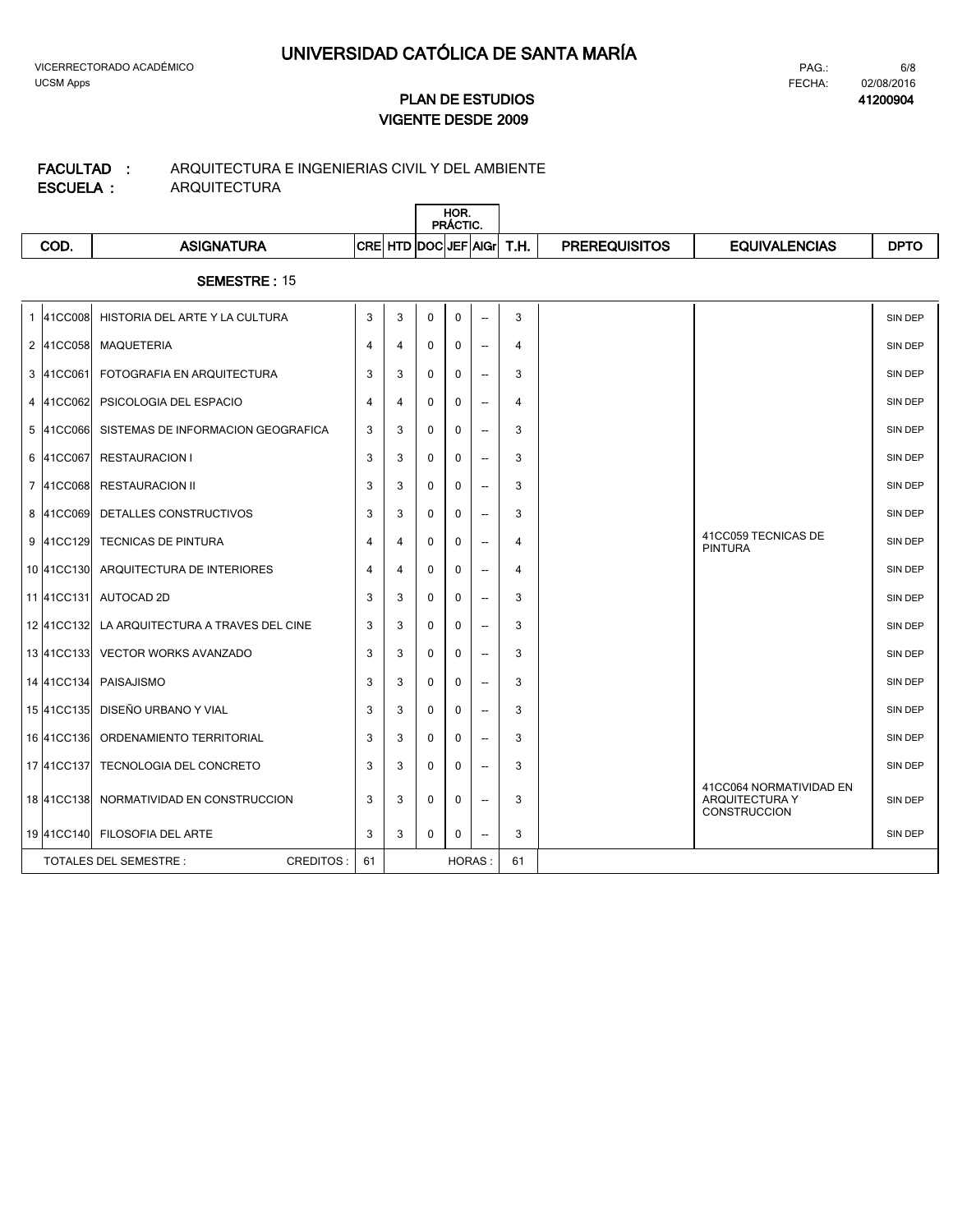$\lfloor$ 

7/8 FECHA: 02/08/2016 PAG.:

**41200904**

# **VIGENTE DESDE 2009 PLAN DE ESTUDIOS**

#### ARQUITECTURA ARQUITECTURA E INGENIERIAS CIVIL Y DEL AMBIENTE **ESCUELA : FACULTAD :**

| $T^{\wedge}$<br>,,,<br>.<br>U<br>∽ …<br>- -<br>-- | 254.0 | -143 | 78 | 144 | 435 | 365 |  |
|---------------------------------------------------|-------|------|----|-----|-----|-----|--|
|                                                   |       |      |    |     |     |     |  |

DECANO DE LA FACULTAD

DIRECTOR O COORDINADOR ACADÉMICO DE LA ESCUELA PROFESIONAL

JEFE DEL DEPARTAMENTO ACADÉMICO